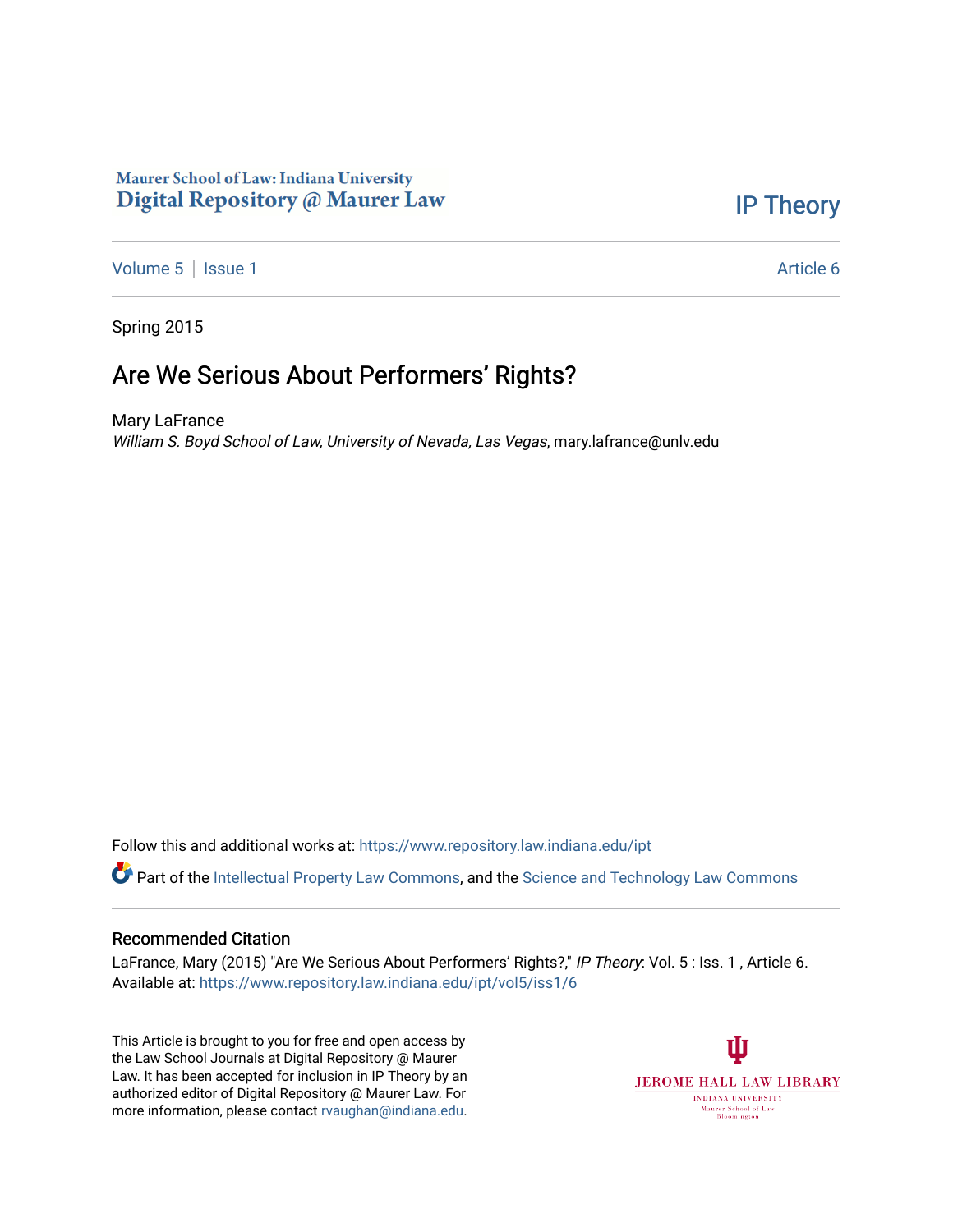

# **Are We Serious About Performers' Rights?**

## *Mary LaFrance\**

### **INTRODUCTION**

Do performers have rights in the expressive works they help to create? Historically, the rights of performers have received far less attention that the rights of traditional authors. The law has been reluctant to recognize performers as authors and, to the extent that performers' rights are recognized, they are secondary to, and more limited than, the rights of traditional authors. Recent developments, however, have brought performers' intellectual property rights to the forefront. For a number of reasons, performers in the United States have increasingly begun to assert authorship rights in the works they help to create. In addition, recent international treaties to which the United States is a signatory have set minimum standards for the protection of performers' rights, separate from rights of authorship. Because of these developments, Congress and the courts will soon face greater pressure to clarify the rights that performers enjoy in the products of their creative efforts. It is not clear, however, whether they will be up to the task.

I. Performers' Intellectual Property Rights under Domestic Law

## *A. Performers as Performers*

Currently, domestic law provides only limited protection for performers' creative rights. In most states, privacy or right of publicity laws give individuals the right to object to any unauthorized commercialization of their identity. In their contracts with producers, professional entertainers routinely grant broad waivers of this right, which limits their right to object to the way in which their performance is presented to the public.

<sup>\*</sup> IGT Professor of Intellectual Property Law, William S. Boyd School of Law, University of Nevada, Las Vegas. The author thanks the Maurer School of Law, Indiana University-Bloomington, for hosting the conference on "Leveraging Creativity: Artists, Entrepreneurship, and Intellectual Property Law" on May 16, 2014, where this paper was presented, and the participants in that conference for their helpful comments.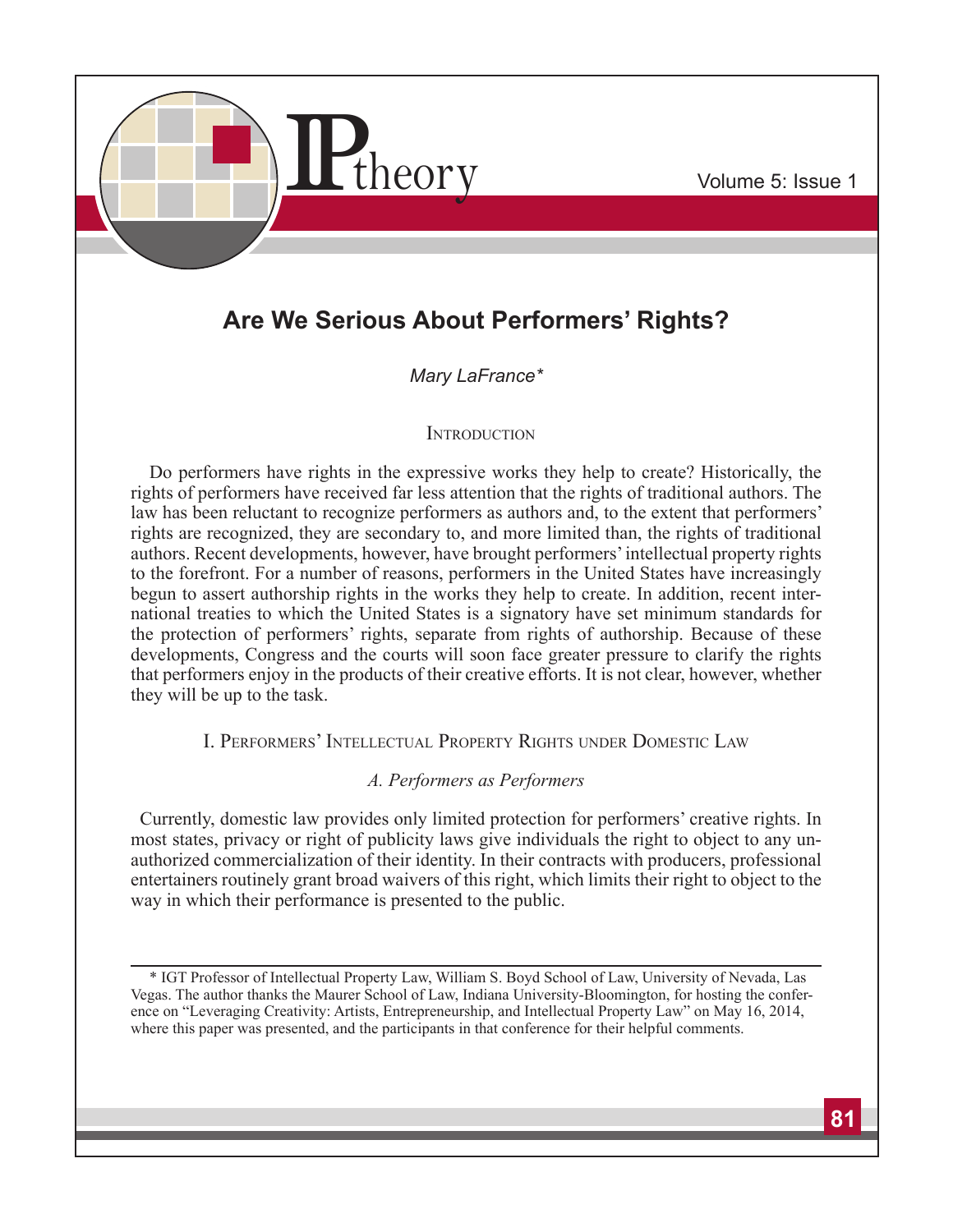Neither state nor federal law provides formal protection for the moral rights of performers. Because the federal moral rights statute applies only to certain types of pictorial, graphic, and sculptural works,<sup>1</sup> it does not address performance-based works such as sound recordings and motion pictures.

Section  $43(a)$  of the Lanham Act,<sup>2</sup> which creates a federal cause of action for false designation of the origin of goods or services, provides the closest approximation to the moral rights of attribution and integrity for performers.<sup>3</sup> The most famous example of this application of section 43(a) is *Gilliam v. American Broadcasting Cos.*, <sup>4</sup> where the Monty Python comedy troupe successfully sued ABC for unauthorized editing of its television program. Monty Python, expressly retaining creative control in its contracts, sued in two capacities: as copyright owner and as a group of performers<sup>5</sup>. Rarely do performers pursue section 43(a) claims purely in their capacity as performers, and when they do, the claim is usually based on a misrepresentation other than an actual alteration of their performance.<sup>5</sup> In contemporary contracts for recorded entertainment, performers are generally required to waive their moral rights as well as any similar legal rights. <sup>6</sup> Thus, even if they object to the way in which they are portrayed in the finished work, most performers will have no cause of action for the violation of their moral rights.<sup>7</sup>

The only federal laws that specifically address performers' creative rights are (1) the 1994 anti-bootlegging provision codified as section  $1101$  of the copyright statutes,<sup>8</sup> and (2) the section 114 statutory license for digital music transmissions.<sup>9</sup> Section 1101allows performers engaging in a "live musical performance" to obtain copyright infringement remedies against anyone who, without their consent, (1) makes an aural or audiovisual recording of the performance, (2) communicates to the public the sounds, or sounds and images, of the performance,

5. *See, e.g.*, Smith v. Montoro, 648 F.2d 602 (9th Cir. 1981) (film actor's successful 43(a) claim against distributor that replaced his name with a completely different name in film credits and advertising); Rich v. RCA Corp., 390 F. Supp. 530 (S.D.N.Y. 1975) (singer's successful 43(a) claim against record company that released his old recordings with a current picture of him)

6. In one case, *Autry v. Republic Prods*, 213 F.2d 667 (9th Cir. 1954), an actor brought a 43(a) claim because he objected to the editing of his film for insertion of commercial advertising. The court rejected his claim, finding that the editing fell within the scope of the license he granted to the producer, but it left open the possibility that such a claim might succeed if the editing were to "so alter or emasculate the motion pictures as to render them substantially different from the product which the artist produced." *Smith*, 648 F.2d at 670. Performers' contracts today typically include broader waivers than those at issue in *Autry*.

7. These waivers will not necessarily be respected outside of the United States. *See, e.g.*, Turner Entm't Co. v. Huston, Cour d'appel [CA] [regional court of appeal] Versailles, civ. ch., Dec. 19, 1994, Ent. L. Rep., 3 (Fr.).

8. 17 U.S.C. § 1101 (2012). The corresponding criminal provision is 18 U.S.C. § 2319A (2012).

9. 17 U.S.C. §§ 114(f), (g)(2) (2012)

<sup>1.</sup> The Visual Artists Rights Act (VARA), codified at 17 U.S.C. § 106A (2012), applies only to "works of visual art" as defined in 17 U.S.C. § 101 (2012).

<sup>2. 15</sup> U.S.C. § 1125(a) (2012).

<sup>3.</sup> State unfair competition laws may, in some cases, provide comparable protection.

<sup>4. 538</sup> F.2d 14 (2d Cir. 1976).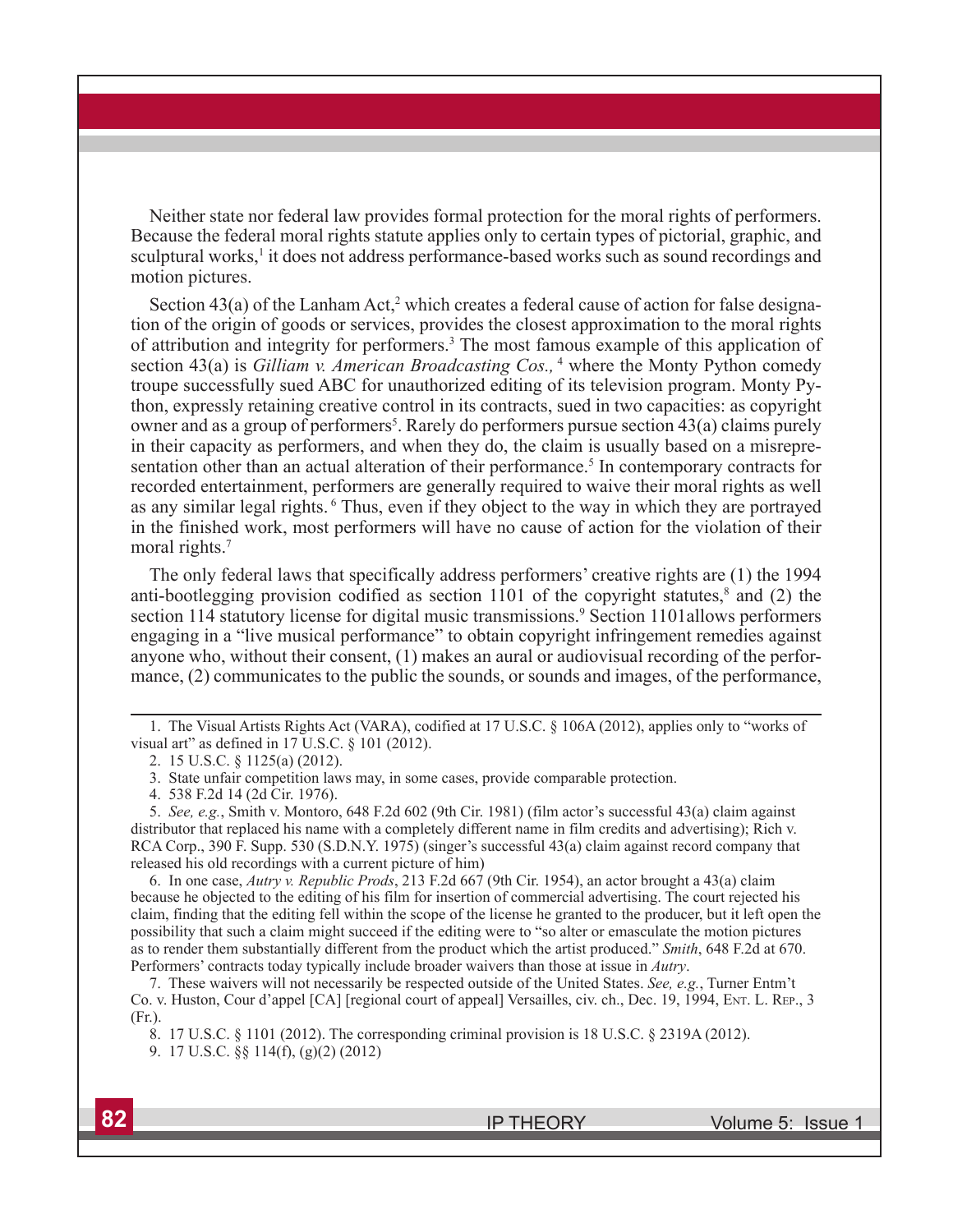or  $(3)$  traffics in unauthorized recordings of the performance.<sup>10</sup> Section 114 establishes a limited right to public performance royalties for recording artists.<sup>11</sup>

Other than these sources of legal protection, performers' economic and moral rights in the works they help to create depend almost entirely on the contracts they negotiate with producers.12 Due to their relatively weak bargaining positions, most performers are unable to obtain significant rights beyond the minimums guaranteed by collective bargaining agreements. For non-union performers, even these minimum protections are unavailable.

#### *B. Performers as Authors*

If performers lack intellectual property rights in their capacity as performers, can they obtain such rights by making authorship claims? In the domestic recording industry, producers have generally been able to exclude authors and secure sole authorship of their works. However, this may be changing.

For decades, large businesses dominated the recorded entertainment industries in the United States because production and distribution costs, and the risk of failure, were high. Producers needed significant borrowing power to finance their productions, plus a large pipeline of products to serve as loan collateral in order to ensure that there would be enough hits to balance out the flops. Sound recordings, while less expensive than films, still required large expenditures for recording studios, marketing, and tour support.

Because creative and financial control over recorded entertainment was vested in large businesses that incurred significant financial risks, these businesses sought maximum legal control over their products. This had the effect of squeezing out almost any consideration of performers' rights.

The legal mechanism that made it possible for producers of recorded entertainment to obtain complete control over their creative products was the "work made for hire" doctrine. If a work was created as a "work made for hire," then the individual performers (and other contributors) had no authorship claims. For decades, film studios and record companies have incorporated the "work made for hire" doctrine into their contracts with creative participants in order to ensure that the latter enjoy no rights of authorship. First codified in the Copyright Act of 1909, the doctrine was retained and revised in the Copyright Act of 1976. Producers prefer to use "work made for hire" contracts rather than obtain copyright assignments from performers because copyright assignments are subject to termination, while works made for

<sup>10. 17</sup> U.S.C. § 1101(a)(1)-(3) (2012).

<sup>11.</sup> When sound recordings are publicly performed by certain digital transmission services such as satellite radio or non-interactive Internet streaming (e.g., Pandora), the performers on those recordings are entitled to receive a statutory royalty. 17 U.S.C.  $\S$ § 114(f), (g)(2).

<sup>12.</sup> Some of those contractual rights, such as the right to receive residual payments, arise from collective bargaining agreements in the case of unionized performers. *See, e.g.*, 2005 Screen Actors' Guild Basic Agreement, § 5.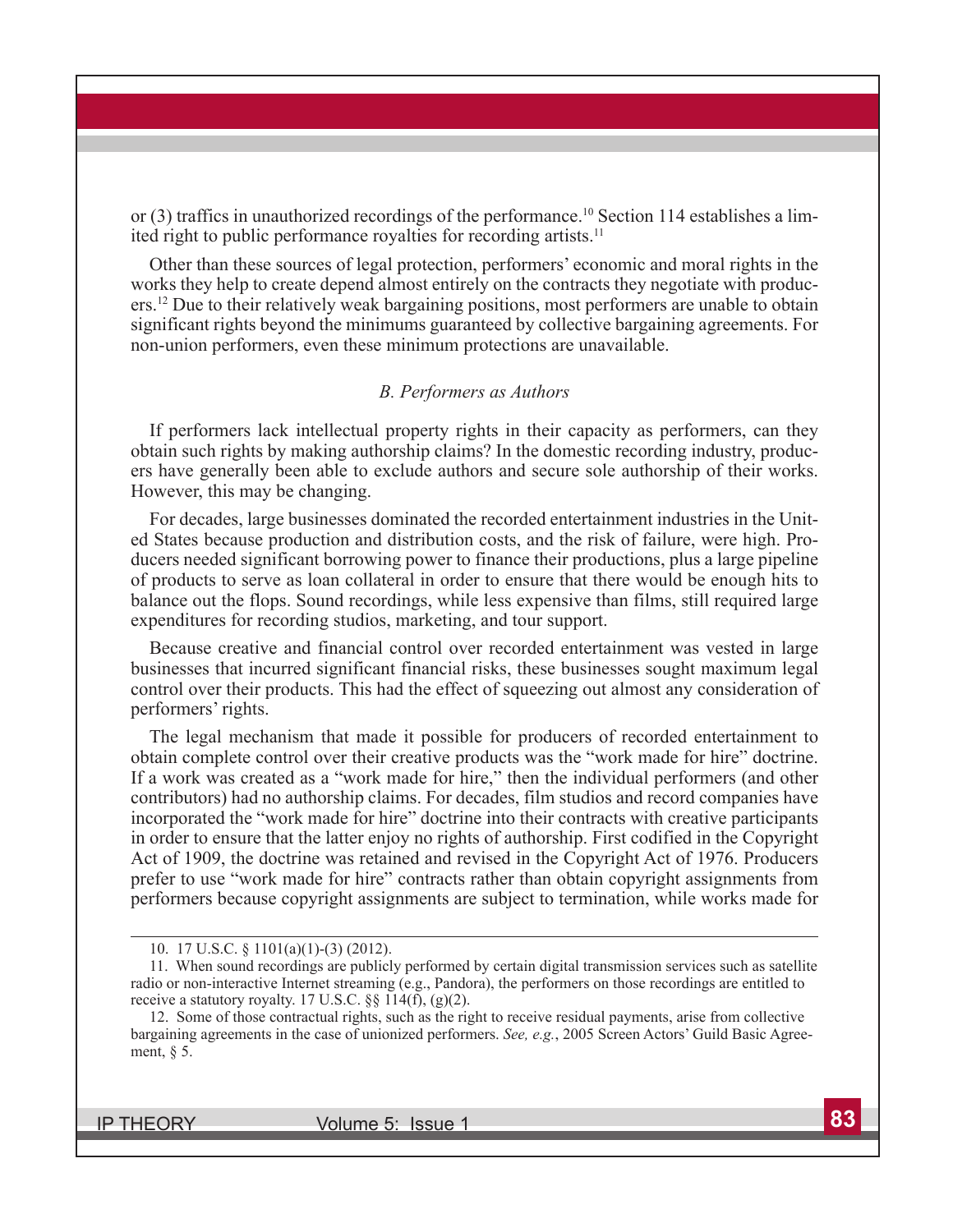hire are not.<sup>13</sup>

Under the 1976 Act, an employer is the author of *any* copyrightable work created by employees acting within the scope of their employment. In contrast, in the case of works specially commissioned from independent contractors, the hiring party is the author only if (1) the contractor signs a written instrument stating that the work is made for hire, and (2) the subject matter falls within certain listed categories of copyrightable works. The listed categories expressly include contributions to motion pictures, but there is no mention of sound recordings. Despite this omission, record studios continued to register their recordings as works made for hire under the 1976 Act, just as they had done under the 1909 Act, either assuming or hoping that they were still protected by the amended statute. From 1989 through the late 1990s, however, a series of court rulings cast doubt on the record companies' assumption that they were the sole authors of the recordings they produced.14 After a disastrous attempt to amend the copyright statutes retroactively to ensure that sound recordings would qualify as works made for hire,<sup>15</sup> the record companies entered a waiting period, which continues to this day, during which the authorship of their sound recordings remains unsettled. If courts decide that the record companies are not the sole authors of their sound recordings, then the recording artists are probably joint authors. As joint authors, they will eventually have the right to terminate their grants to the record companies, and reclaim their copyrights.16

Today, the production of films and sound recordings no longer requires the involvement of major studios. Advances in recording and distribution technology make it possible for smaller entrepreneurs, and even individual artists, to produce and disseminate recorded entertainment at a much lower cost. In the music industry, readily accessible computer technology makes recording, mixing, editing, and distribution cheaper than ever before. In the film industry, digital recording equipment has replaced more expensive film and camera equipment and

<sup>13.</sup> Authors can terminate copyright assignments and licenses under 17 U.S.C. §§ 203 and 304(c). Until 2005, another distinction was that the copyright owner of a work made for hire owned the renewal term outright; in the case of other works, the assignee of the copyright could lose the renewal term to the author's statutory heirs. 17 U.S.C. § 304 (a)(1)(B)-(C) (2012); Stewart v. Abend, 495 U.S. 207 (1990); Fifty-Six Hope Road Music Ltd. v. UMG Recordings, Inc., 99 U.S.P.Q.2d 1735, 2010 WL 3564258 (S.D.N.Y. 2010).

<sup>14.</sup> In *Community for Creative Non-Violence v. Reid*, 490 U.S. 730 (1989), the Supreme Court held that the question of whether an artist is an employee or an independent contractor for purposes of the "work made for hire" analysis depends on a multi-factor test based on the common law of agency. This was a more stringent standard than courts had applied under the Copyright Act of 1909. In the 1990s, several courts held that sound recordings created by independent contractors also did not qualify as works made for hire. *See* Lulirama, Ltd. v. Axcess Broad. Servs., Inc., 128 F.3d 872, 878 (5th Cir. 1997); Staggers v. Real Authentic Sound, 77 F. Supp. 2d 57, 64 (D.D.C. 1999); Ballas v. Tedesco, 41 F. Supp. 2d 531, 541 (D.N.J. 1999).

<sup>15.</sup> At the behest of the Recording Industry Association of America, and without hearings or public debate, Congress enacted a "technical amendment" adding sound recordings to the list of specially-commissioned works eligible for "work made for hire" status. Intellectual Property and Communications Omnibus Reform Act of 1999, Pub. L. No. 106-113 app. I - S. 1948, 1011(d), 113 Stat. 1501A-521, 1501A-544 (1999) (amending 17 U.S.C. § 101) (repealed 2000). When recording artists protested, Congress repealed the amendment retroactively. Work Made for Hire and Copyright Corrections Act of 2000, Pub. L. No. 106-379, 114 Stat. 1444. 16. 17 U.S.C. §§ 203, 304 (2012).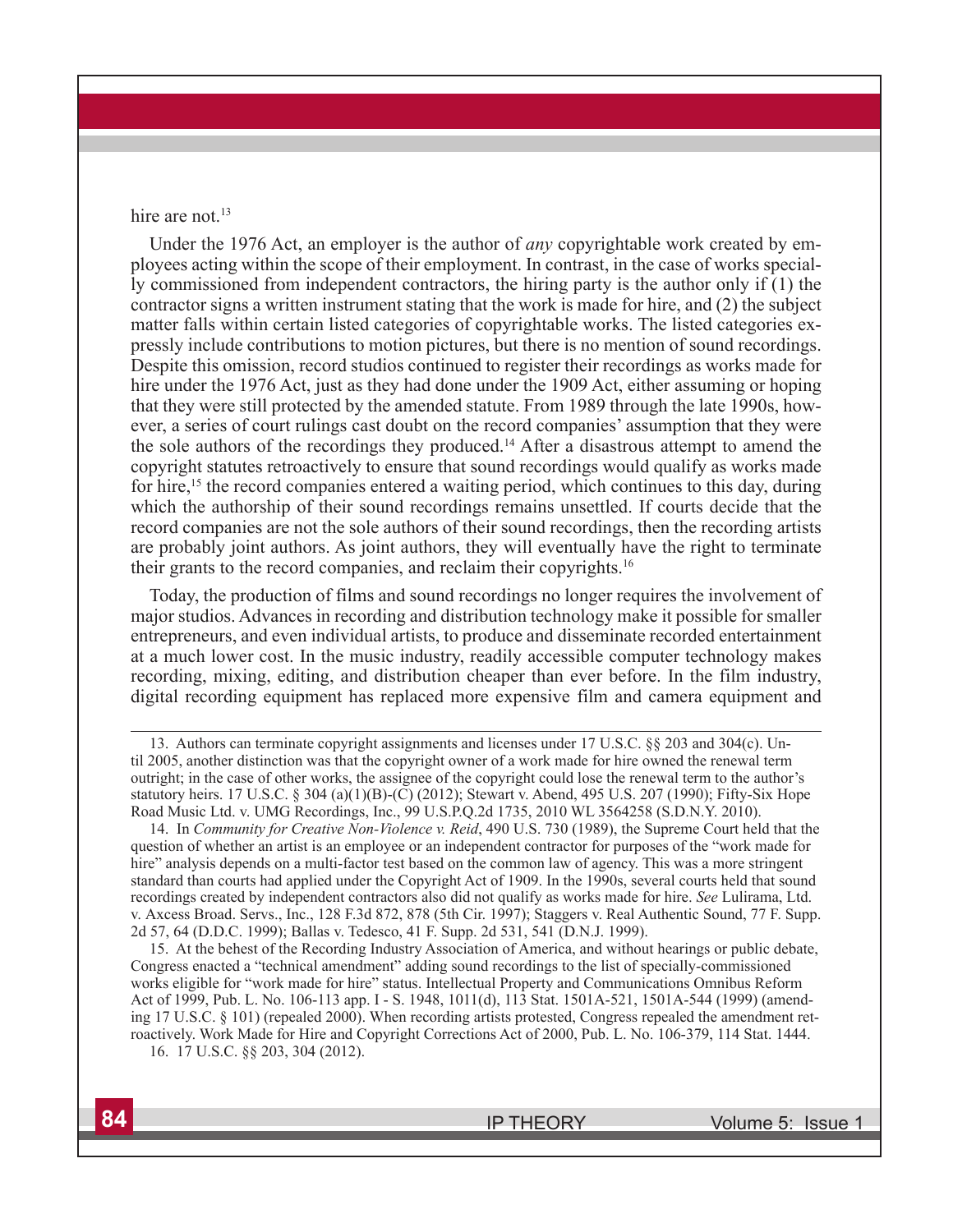processing methods, and amateur videos can be distributed at little or no cost via YouTube and other hosting sites. As a result, collaborative creative efforts can be produced and disseminated without the involvement of traditional studios.

While traditional film studios have generally been fastidious in requiring all creative participants to sign work-made-for-hire contracts, there are occasional lapses that require an analysis of authorship status of creative participants.17 In the new era of do-it-yourself filmmaking, these lapses may become the rule rather than the exception. Amateur or inexperienced producers of recorded entertainment who lack the legal sophistication of established studios may enter into collaborative creative projects without being well versed in the legal aspects of their undertaking.

Absent a valid work- made- for- hire agreement, under current law, it can be difficult to determine which participants enjoy rights of authorship. This problem can arise in a number of contexts. Recording artists may dispute their record company's claim of sole authorship in their recordings in the context of exercising termination rights. In the case of motion pictures, actors may assert authorship rights in order to share in a film's revenues or exercise creative control.18

As more performers assert authorship claims, courts will be required to address difficult legal and factual issues. For example, when is an actor or a recording artist considered an "employee" under the work-made-for-hire doctrine? Under the Supreme Court's analysis in *Community for Creative Non-Violence v. Reid ("CCNV"),* courts must apply a multi-factor analysis that is highly fact-specific.19 No single factor is determinative; in addition, the Court implied that the factors are non-exhaustive.<sup>20</sup> Thus, the outcome in specific cases will be hard to predict.21 It is possible that courts will hold that some actors and recording artists are employees, while others are not.

If a performer is not an employee under *CCNV*, the performer may be a joint author of the

17. *E.g*., Aalmuhammed v. Lee, 202 F.3d 1227 (9th Cir. 2000).

18. Other creative participants, such as writers, directors, and designers, could raise authorship claims as

well.

19. The Court explained:

In determining whether a hired party is an employee under the general common law of agency, we consider the hiring party's right to control the manner and means by which the product is accomplished. Among the other factors relevant to this inquiry are the skill required; the source of the instrumentalities and tools; the location of the work; the duration of the relationship between the parties; whether the hiring party has the right to assign additional projects to the hired party; the extent of the hired party's discretion over when and how long to work; the method of payment; the hired party's role in hiring and paying assistants; whether the work is part of the regular business of the hiring party; whether the hiring party is in business; the provision of employee benefits; and the tax treatment of the hired party.

*CCNV*, 490 U.S. at 751-52.

20. *CCNV*, 490 U.S. at 752.

21. In fact, only a few cases have analyzed employee status after *CCNV*. *See* Langman Fabrics v. Graff Californiawear, Inc., 160 F.3d 106 (2d Cir. 1998); Aymes v. Bonelli, 980 F.2d 857 (2d Cir. 1992).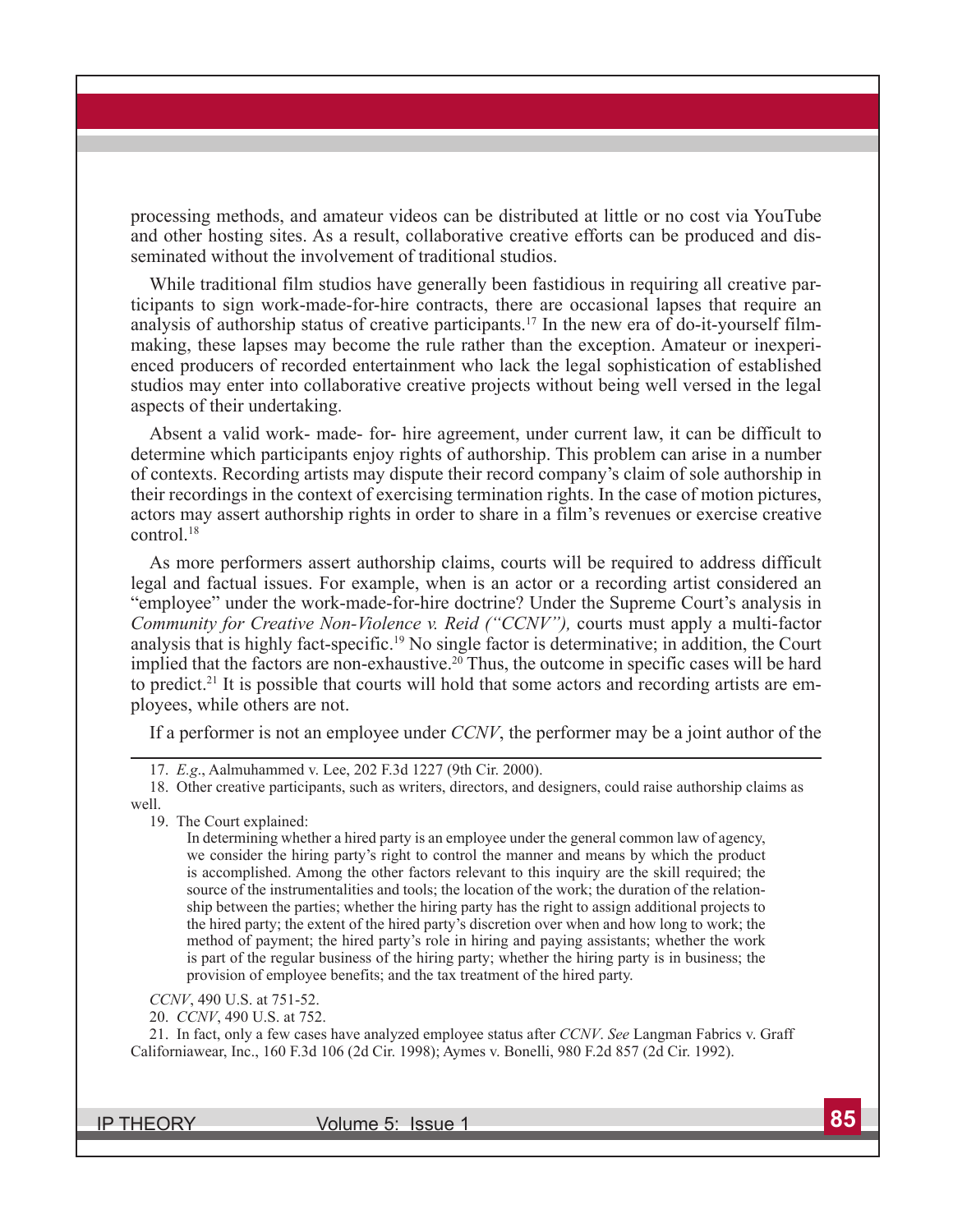work. The test for joint authorship, however, remains unclear. Courts have developed a variety of tests,<sup>22</sup> some of which bear little relationship to the statutory definition,<sup>23</sup> while other courts have not addressed the question at all.

*Garcia v. Google*<sup>24</sup> illustrates the difficulties that arise when courts try to assess performers' rights of authorship in a collaborative work. In that case, a film actress who had filmed her scenes without a written contract later objected to the way in which her scenes were exploited, arguing that the producer had misrepresented the nature of the film when they hired her. When the case reached a Ninth Circuit panel the majority treated the actress as the sole author of her "performance," while the dissenting judge argued that she was not an author at all. Although the court may issue a more coherent analysis after a rehearing en banc,<sup>25</sup> the disparity between the majority and dissent in the panel opinion suggests that the federal courts are ill-prepared to address the authorship rights of film performers.

More authorship claims by performers can be expected in the future. Recording artists will assert authorship in order to terminate their grants to record companies and reclaim ownership of their copyrights. In addition, as more works of recorded entertainment are created by amateur and inexperienced producers that do not avail themselves of "work made for hire" contracts, more performers will have viable claims of authorship. As *Garcia* illustrates, Congress and the courts have a long way to go in developing legal doctrines to govern the authorship rights of performers.

#### II. International Treaties on Performers' Rights

Compared to treaties addressing authors' rights, international agreements on performers' rights are relatively recent developments. Multilateral agreements on authors' rights have been around since the Berne Convention was signed in 1886.<sup>26</sup> In contrast, multilateral treaties did not address performers' rights until 1961, when the Rome Convention was signed. 27 The Rome Convention gave performers the right to prevent unauthorized broadcasting and recording of their live performances.<sup>28</sup> In the case of sound recordings, performers could also

<sup>22.</sup> *See, e.g.*, Gaiman v. McFarlane, 360 F.3d 644, 658-59 (7th Cir. 2004); Aalmuhammed v. Lee, 202 F.3d 1227 (9th Cir. 2000); Thomson v. Larson, 147 F.3d 195, 206 (2d Cir. 1998); Seshadri v. Kasraian, 130 F.3d 798 (7th Cir. 1997); Erickson v. Trinity Theatre, Inc., 13 F.3d 1061, 1071 (7th Cir. 1994); Childress v. Taylor, 945 F.2d 500, 509 (2d Cir. 1991).

<sup>23.</sup> *See* Mary LaFrance, *Authorship, Dominance and the Captive Collaborator: Preserving the Rights of Joint Authors,* 50 EMORY L.J. 193 (2001). Joint works are defined at 17 U.S.C. § 101 (2012).

<sup>24. 766</sup> F.3d 929 (9th Cir. 2014).

<sup>25.</sup> On November 12, 2014, the Ninth Circuit granted Google's petition for a rehearing en banc, 2014 WL 5840553.

<sup>26.</sup> The Berne Convention for the Protection of Literary and Artistic Property was signed in 1886, although the United States did not join until 1988.

<sup>27.</sup> The Rome Convention for the Protection of Performers, Producers of Phonograms and Broadcasting Organizations (1961) [hereinafter Rome Convention].

<sup>28.</sup> Rome Convention, Art. 7.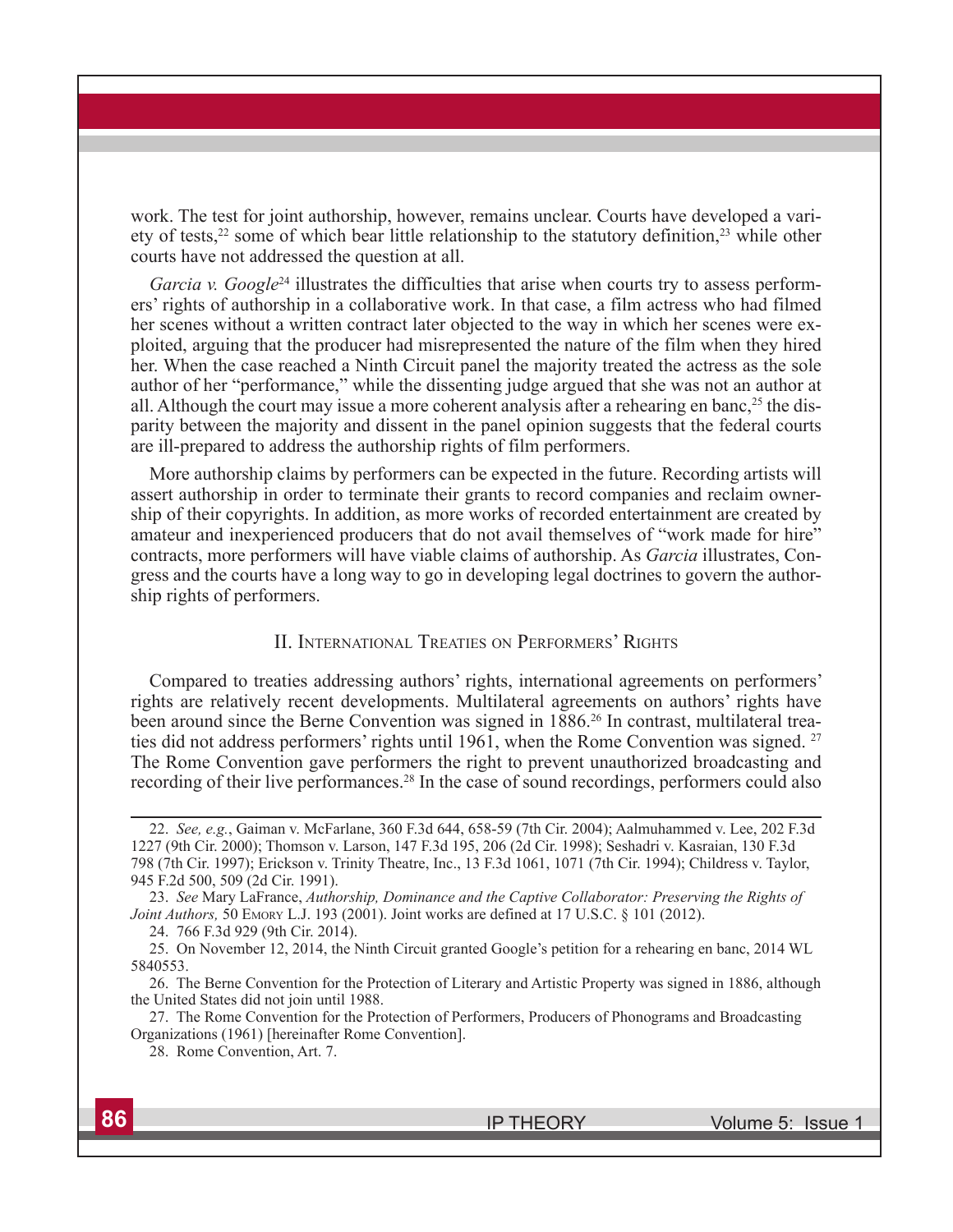prevent reproductions of recordings that exceeded the scope of their original consent.29 While the treaty also recognized a performance right in sound recordings, this right was limited to equitable remuneration payable to either the producer or the performers; the allocation was left up to the signatory countries.<sup>30</sup> The United States has never joined the Rome Convention, because it has not yet enacted a general performance right in sound recordings.

It took more than three decades and three treaties for international law to recognize performers' rights more broadly. The Agreement on Trade-Related Aspects of Intellectual Property Rights (TRIPS) was signed in 1994,<sup>31</sup> the WIPO Performances and Phonograms Treaty (WPPT) in 1996,<sup>32</sup> and, most recently, the Beijing Treaty on Audiovisual Performances in 2012,33 While TRIPS and WPPT have entered into force, the Beijing Treaty awaits ratification.

As discussed below, these agreements require signatory nations to grant a broad array of economic and moral rights to performers. With one exception, however, the United States has not implemented any of these rights in domestic law.

#### *A. Agreement on Trade-Related Aspects of Intellectual Property Rights (TRIPS)*

The first time that the United States committed itself to recognize performers' rights was in the 1994 TRIPS Agreement. Article 14(1) of TRIPS requires signatories to recognize performers' rights to prevent the unauthorized recording of their live performances in "phonograms" as well as any reproductions of those unauthorized recordings. Because the term phonogram refers only to sound recordings, Article 14(1) does not address audiovisual recordings. Article 14(1) also addresses certain public performance rights, requiring signatories to allow performers to prevent unauthorized wireless broadcasts and other transmissions of their live performances to the public. Article 14(4) calls for signatory countries to grant commercial rental rights —at a minimum, equitable remuneration— to "right holders in phonograms" as determined by domestic law. Article 14(5) requires these protections to last for at least 50 years.

Although Article 14 refers to phonograms, its scope is not limited to musical performances. Some phonograms are recordings of spoken-word performances. In addition, the prohibition against unauthorized broadcasts of live performances does not specify that the performances

<sup>29.</sup> *Id*. at Arts. 7, 19.

<sup>30.</sup> *Id*. at Art. 12.

<sup>31.</sup> TRIPS: Agreement on Trade-Related Aspects of Intellectual Property Rights, Apr. 15, 1994, Marrakesh Agreement Establishing the World Trade Organization, Annex 1C, THE LEGAL TEXTS: THE RESULTS OF THE URUGUAY ROUND OF MULTILATERAL TRADE NEGOTIATIONS 320 (1999), 1869 U.N.T.S. 299, 33 I.L.M. 1197 (1994) [hereinafter TRIPS Agreement].

<sup>32.</sup> WIPO Performances and Phonograms Treaty, Dec. 20, 1996, 2186 U.N.T.S. 203, S. Treaty Doc. No. 105-17 (1997); 36 I.L.M. 76 (1997) [hereinafter WPPT].

<sup>33.</sup> Beijing Treaty on Audiovisual Performances, World Intellectual Property Organization, June 24, 2012, AVP/DC/20 [hereinafter Beijing Treaty], *available at* http://www.wipo.int/treaties/en/text.jsp?file\_id=295837.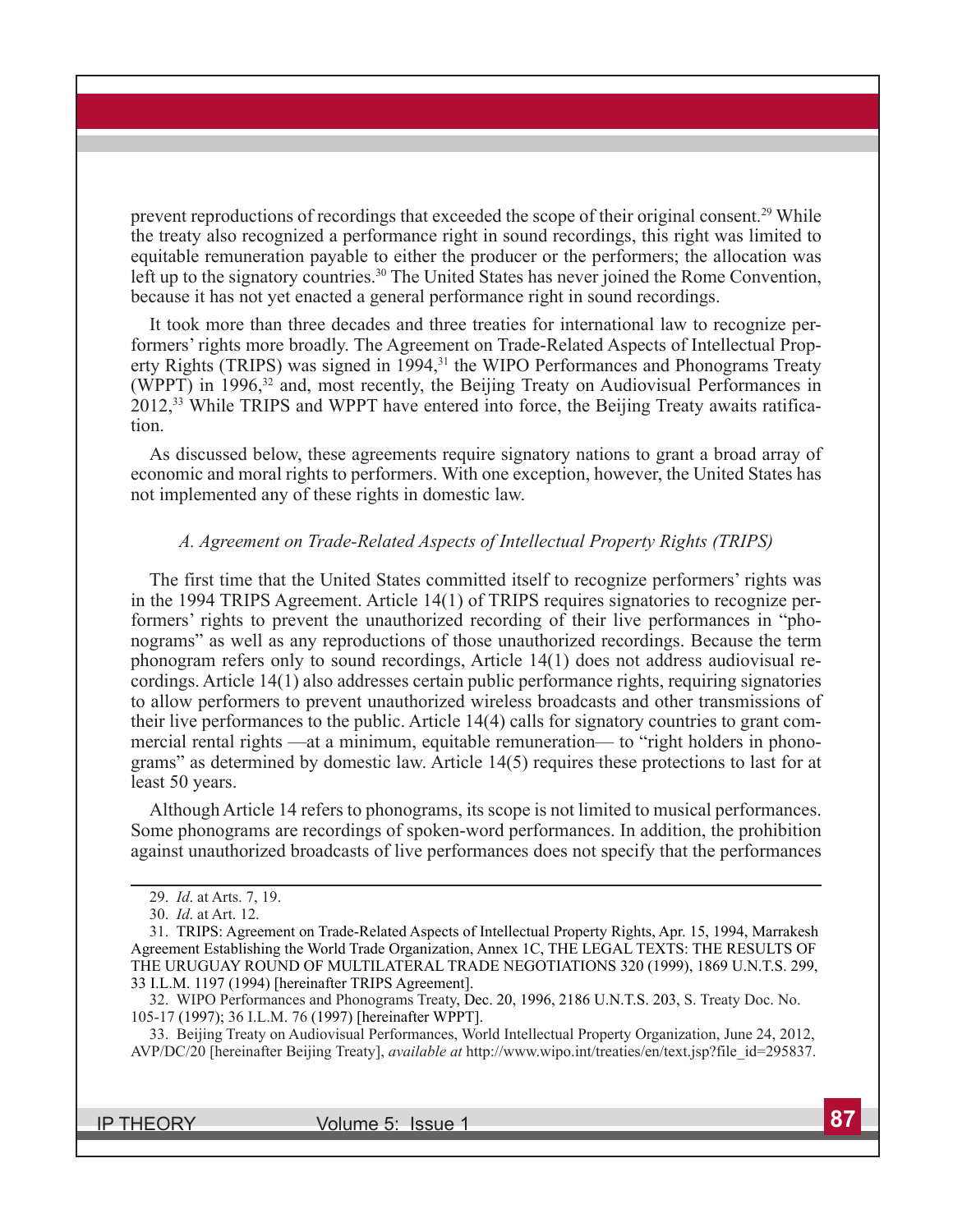must involve music. Nonetheless, when the Congress implemented Article 14 in the Uruguay Round Agreements Act of 1994, which added section 1101 to the copyright statutes, it recognized performers' rights only with respect to live *musical* performances.<sup>34</sup>

### *B. WIPO Performances and Phonograms Treaty (WPPT)*

When the United States signed WPPT in 1996, it agreed to recognize a much broader array of performers' rights. WPPT encompasses both moral and economic rights. Many of its provisions, however, apply only to performers on sound recordings.

Article 5 addresses moral rights. Specifically, it requires signatories to protect performers' moral rights of attribution and integrity with respect to their "live aural performances" and their "performances fixed in phonograms." These rights are inalienable. However, the attribution right does not apply where omission of the performer's name "is dictated by the manner of the use of the performance."35

Articles 6-10 of WPPT grant performers a strong bundle of economic rights. Article 6 gives performers the exclusive right to authorize the fixation and public communication of their performances.36 In contrast, Articles 7-10 apply only to phonograms. Article 7 gives performers the exclusive right to reproduce phonograms of their performances.<sup>37</sup> Article 8 gives them the exclusive right to make copies of those phonograms available to the public through sale or other transfer of ownership,<sup>38</sup> and Article 10 extends the making available right to wired and wireless transmissions that enable the public to access the work.<sup>39</sup> Article 9 gives performers the exclusive right to authorize commercial rentals of their phonograms.<sup>40</sup>

Article 15 creates a right for both performers and producers of sound recordings to receive "equitable remuneration" for the broadcasting or public performance of their commerciallyreleased recordings.41 However, individual signatories are free to opt out of this provision entirely.42 Alternatively, they can determine whether the remuneration can be claimed by the

<sup>34. 17</sup> U.S.C. § 1101(a)(1)-(2). Congress exceeded the TRIPS requirements in one respect: By failing to specify the duration of protection under § 1101, it appears to have made these rights perpetual.

<sup>35.</sup> WPPT, *supra* note 32, Art. 5(1).

<sup>36.</sup> The fixation right is not expressly limited to phonograms or aural performances, and thus it may also extend to audiovisual fixations.The definition of treaty beneficiaries does not resolve the uncertainty, referring to "performers and producers of phonograms." Art. 3(1), WPPT, *supra* note 32. This ambiguity has also been noted by the Association of European Performers' Organizations (AEPO). *See* AEPO-ARTIS, The WIPO Performances and Phonograms Treaty of 20 December 1996, available at http://www.aepo-artis.org/pages/138\_1. html.

<sup>37.</sup> WPPT, *supra* note 32, Art. 7.

<sup>38.</sup> WPPT, *supra* note 32, Art. 8(1).

<sup>39.</sup> WPPT, *supra* note 32, Art. 10.

<sup>40.</sup> WPPT, *supra* note 32, Art. 9(1).

<sup>41.</sup> WPPT, *supra* note 32, Art. 15(1).

<sup>42.</sup> WPPT, *supra* note 32, Art. 15(3).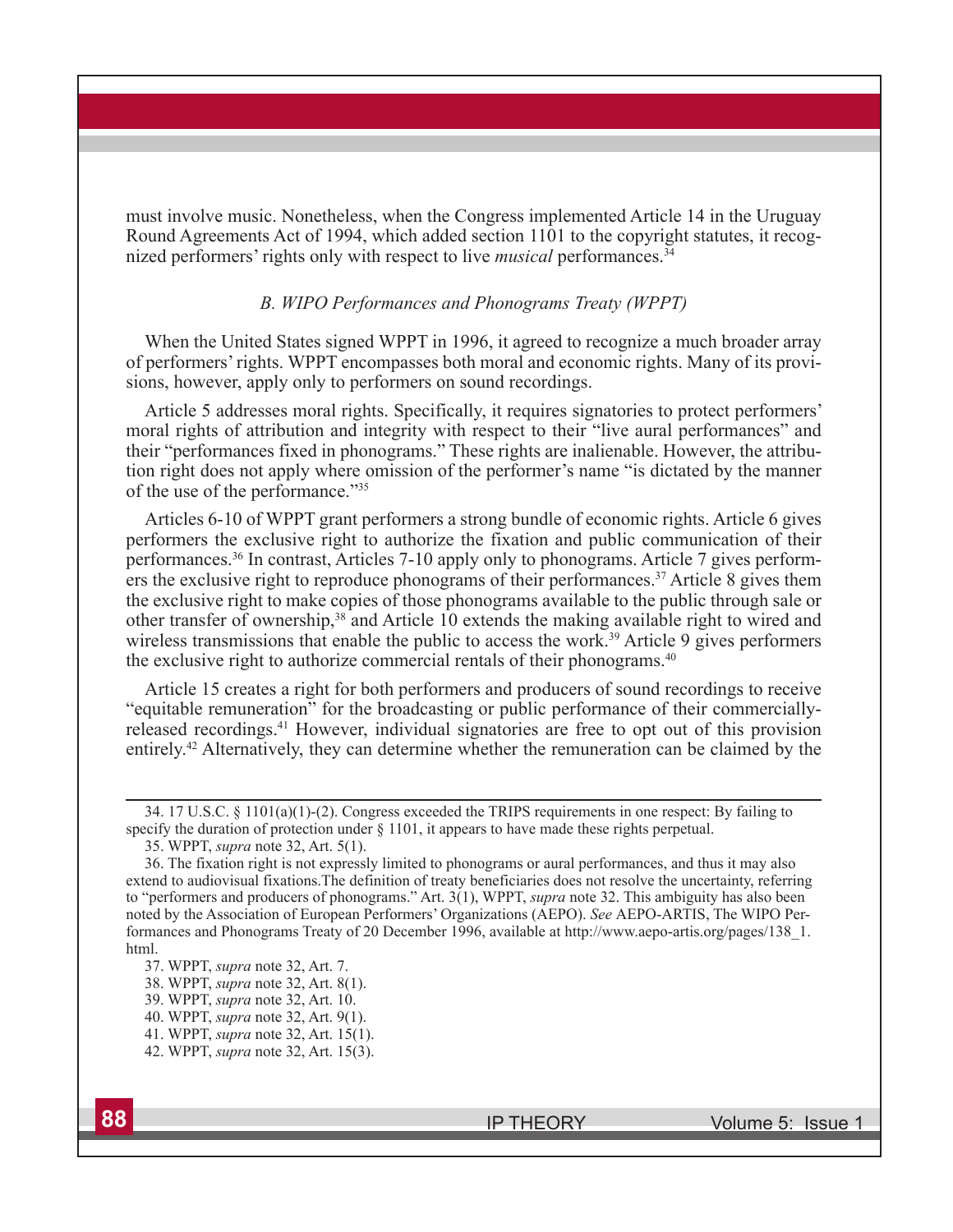performers or the producer, or how it is to be allocated between them.<sup>43</sup>

WPPT also contains some contradictory provisions. Articles 6-10 purport to give performers the "exclusive" rights of reproduction, distribution, commercial rental, and making their performances available by wire or wireless means.<sup>44</sup> Yet Articles 11-14 purport to give these same "exclusive" rights to producers.<sup>45</sup> It is simply is not possible for both parties to have exclusive rights. Perhaps the drafters fully expected that performers' rights would be assigned or waived in the majority of cases. However, that expectation is not expressed anywhere in the Treaty or Agreed Statements. Article 1 states that performers' rights must not "prejudice[e]" copyright,46 and the Agreed Statement in footnote 1 observes that "[w]here authorization is needed from both the author of a work embodied in the phonogram and a performer or producer owning rights in the phonogram, the need for the authorization of the author does not cease to exist because the authorization of the performer or producer is also required, and vice versa."47 In other words, one group of rights holders could prevent the other group from exploiting the work. Individual signatory countries will have to find their own solutions for this dilemma, perhaps through a presumptive transfer of performers' rights to producers.

Despite the commitments the United States made in joining WPPT, the treaty has had no effect on performers' rights under domestic law. For instance, as was true prior to the WPPT, recording artists can assert rights of attribution and integrity over their recorded material only if they reserve these rights in their contracts with producers. While recording contracts typically call for performers to be credited on their recordings, certain forms of exploitation may be excluded. Similar limits apply to integrity rights; because the record company owns the copyright in the recording, typically, a performer can prevent alteration of the work only by negotiating for this right in the recording contract. 48 As for the other rights addressed in WPPT, the Article 6 rights are to some extent protected by section 1101 as well as domestic privacy and publicity laws (although some states may limit these protections to commercial exploitations). Performers rarely have the opportunity to exercise the economic rights in Articles 7-10. In contrast to moral rights, these economic rights are fully alienable. As a result, while performers initially possess these rights under domestic law, they are routinely expected to grant these rights to record producers in their recording contracts.

#### *C. Beijing Treaty on Audiovisual Performances*

The 2012 Beijing Treaty is WPPT's counterpart for performers in audiovisual works, addressing both moral and economic rights. In contrast to WPPT, however, the rights granted in

<sup>43.</sup> WPPT, *supra* note 32, Art. 15(2).

<sup>44.</sup> WPPT, *supra* note 32, Arts. 6-10.

<sup>45.</sup> WPPT, *supra* note 32, Arts. 7-11.

<sup>46.</sup> WPPT, *supra* note 32, Art. 1.

<sup>47.</sup> WPPT, *supra* note 32, Art. 1(2), n. 1, Agreed Statement Concerning Art. 1(2).

<sup>48.</sup> While some performers might be able to object to alterations in their works under section 43(a) of the Lanham Act, 15 U.S.C. § 1125(a), this strategy works only if they retained this right in their contracts.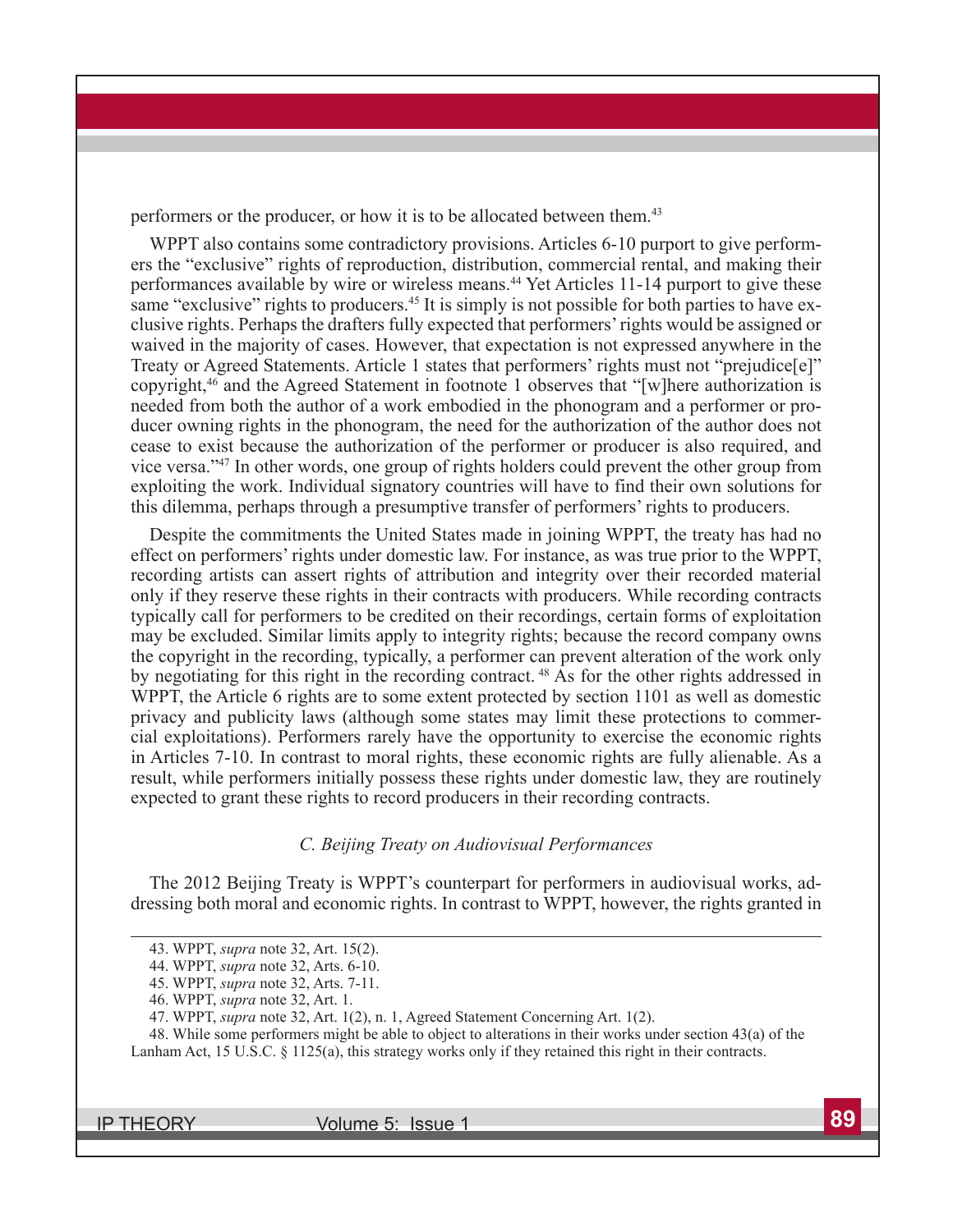the Beijing Treaty are subject to more exceptions. The Beijing Treaty will not enter into force until it is ratified by at least 30 signatories.<sup>49</sup>

Article 6, concerning fixation and transmission of live performances, is identical to Article 6 of WPPT. In order to implement this provision, Congress will have to expand the scope of section 1101 to include non-musical performances. Until Congress does so, non-musical performers can rely only on state privacy and publicity laws for protection. If the bootlegging or unauthorized transmission is not done for commercial gain, however, the performer may have no recourse at all under the laws of some states.

Article 5 provides that audiovisual performers have inalienable rights of attribution and integrity. As in WPPT, the attribution right does not apply "where omission is dictated by the manner of the use of the performance." Unlike WPPT, however, Beijing limits the integrity right as well, by "taking due account of the nature of audiovisual fixations." The meaning of this ambiguous limitation is somewhat clarified by the "Agreed Statement Concerning Article 5":

[C]onsidering the nature of audiovisual fixations and their production and distribution, modifications of a performance that are made in the normal course of exploitation of the performance, such as editing, compression, dubbing, or formatting, in existing or new media or formats, and that are made in the course of a use authorized by the performer, would not in themselves amount to modifications within the meaning of Article 5(1)(ii). Rights under Article 5(1)(ii) are concerned only with changes that are objectively prejudicial to the performer's reputation in a substantial way. It is also understood that the mere use of new or changed technology or media, as such, does not amount to modification within the meaning of Article  $5(1)(ii)$ .<sup>50</sup>

Although the Article 5 rights are inalienable, Beijing does not say they are unwaiveable. Moral rights waivers are already commonplace in the United States film and television industries, and this practice will not change under Beijing.

The Beijing treaty addresses the economic rights of audiovisual performers in Articles 7-10 (reproduction, distribution, making available, and rental rights), which largely parallel their counterparts in WPPT. These rights are fully alienable in the United States, and performers routinely surrender them to producers in their employment contracts.

Article 11 of the Beijing Treaty purports to give audiovisual performers an exclusive public performance right, but implementation is entirely optional. Signatories are free to limit the right or to deny it altogether.

All of the economic rights contained in Articles 7-11 are subject to one additional proviso: Not only are they fully alienable, but also, signatories are expressly permitted to adopt legisla-

<sup>49.</sup> Beijing Treaty, *supra* note 33, Art. 26.

<sup>50.</sup> Beijing Treaty, *supra* note 33, Art. 5(3), n. 1.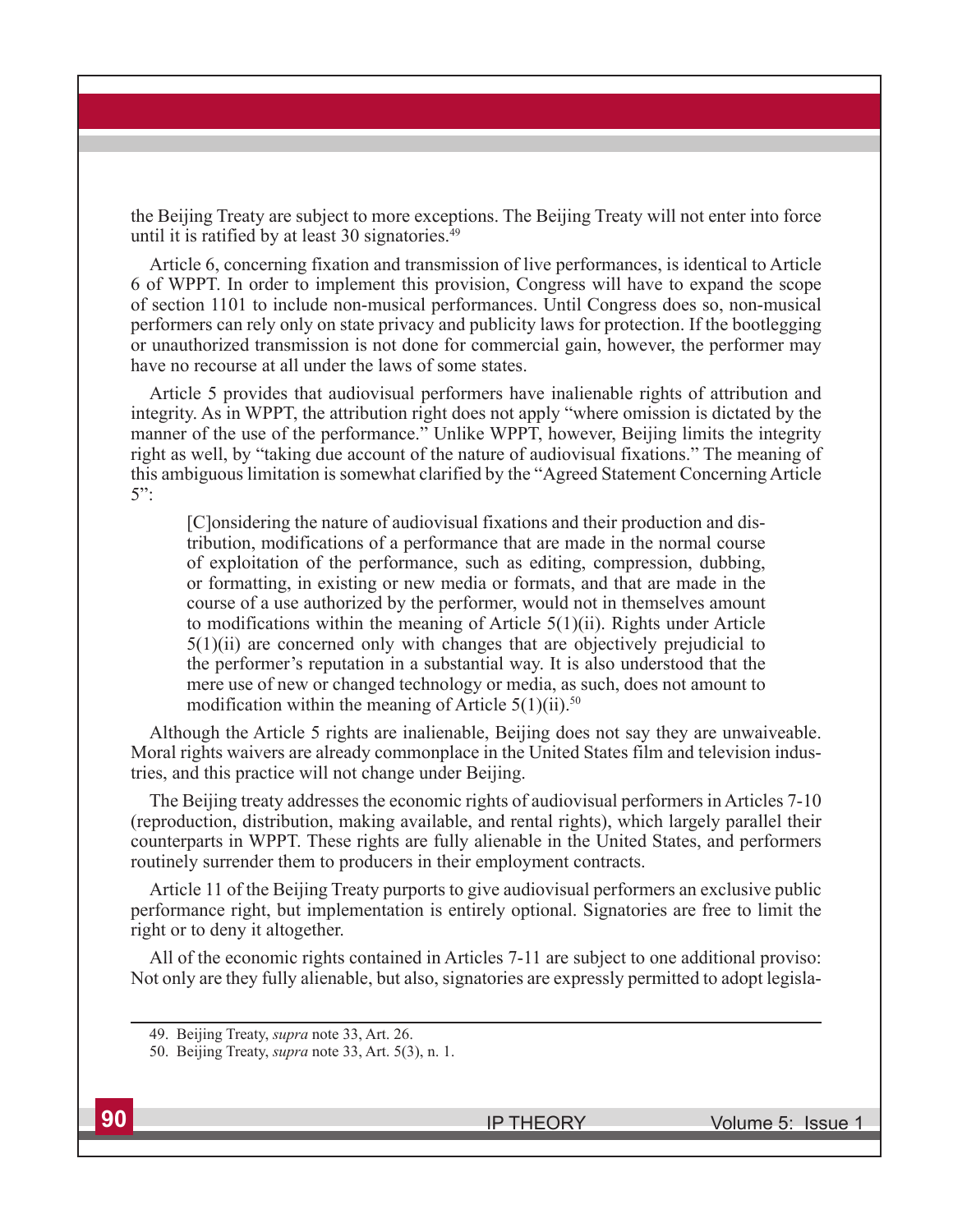tion that automatically transfers ownership of these rights to the producer once the performer consents to fixation.51 Although the Beijing Treaty, like WPPT, grants conflicting "exclusive" rights to performers and producers, by choosing the presumptive transfer option, signatories can eliminate this conflict by, in effect, eliminating the performers' economic rights. Presumptive transfers, however, do not apply to moral rights, which remain inalienable.

#### *D. Complying with Performers' Rights Treaties*

Congress enacted section 1101 in response to the TRIPS Agreement, but has taken no action to implement WPPT and the Beijing Treaty. For example, there are no moral rights provisions for performers and the copyright statutes still grant exclusive economic rights only to authors.<sup>52</sup> Compliance with Beijing is not yet mandatory, because that treaty has not yet entered into force. However, the noncompliance with WPPT raises the question whether the United States in fact intends to recognize the performers' rights it has imposed on itself and its fellow signatories. Of the three agreements, only TRIPS contains enforcement provisions.<sup>53</sup>

If the United States is to take performers' rights seriously under WPPT and Beijing, Congress will have to take action. Although the requirements of these treaties are relatively weak, implementation will require amending the copyright statutes in several respects.

Both WPPT and Beijing grant performers the moral rights of attribution and integrity, as well as the exclusive rights of reproduction, distribution, rental, and making available by wire or wireless means. Yet, apart from the uncertain application of section 43(a), United States law does not recognize moral rights in sound recordings or audiovisual works (either for authors or performers). While these rights may be fully waiveable under the treaties, they are nonetheless inalienable. To comply with the treaties, Congress would have to adopt specific moral rights legislation for performers that is at least comparable to the protections that VARA extends to the authors of works of visual art. In most commercial productions of sound recordings and audiovisual works, performers already routinely waive their moral rights by contract. Absent such a waiver, however, performers should be able to enforce their moral rights. Such a provision, for example, would have been helpful to the plaintiff in *Garcia v. Google*. Yet, if Congress provides moral rights for performers, it could face increased pressure to extend those rights to authors as well. Currently, only the authors of works of visual art enjoy moral rights protection;<sup>54</sup> no such rights apply to literary, musical, dramatic choreographic, or architectural works, or to sound recordings and audiovisual works. It would be ironic if performers were to receive moral rights protection that is unavailable to most authors. In addition, section 106A currently denies moral rights protection to works of visual art that are created as works made for hire. Because most performers execute work-made-for-

<sup>51.</sup> Beijing Treaty, *supra* note 33, Art. 12(1).

<sup>52. 17</sup> U.S.C. § 106.

<sup>53.</sup> TRIPS Agreement, *supra* note 31, Part III.

<sup>54. 17</sup> U.S.C. § 106A(a).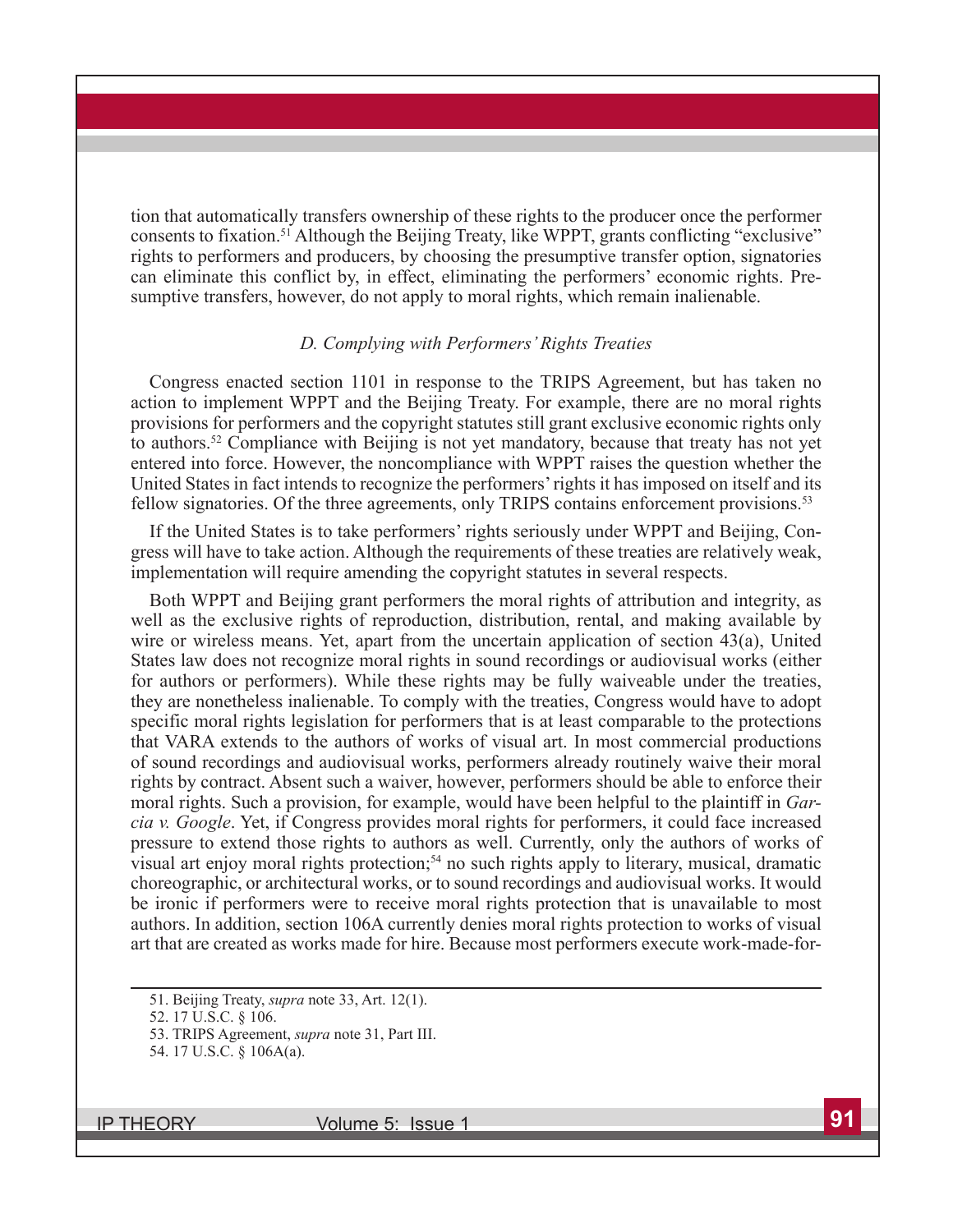hire agreements, and others may be employees under the *CCNV* test, if the same works-madefor-hire exception is extended to performers then many of them will be completely excluded from the moral rights protections required by WPPT and Beijing.

With respect to performers' economic rights, exclusive or otherwise, federal law is silent except for the rights afforded to live musical performers under section 1101 and to recording artists under section 114. State laws protecting performers' rights of privacy and publicity may, in many cases, be adequate to protect performers against unauthorized exploitation of their recordings. However, state laws are not uniform; for example, some may permit noncommercial exploitations of a performer's recorded performance. In addition, because section 106 of the copyright statutes currently grants the exclusive economic rights of reproduction, distribution, and public performance to the *author* of a copyrightable work, the statute fails to recognize that these exclusive rights must now be shared with the performers who participate in the work.55 Even if the economic rights can be waived or assigned, the treaties indicate that the performer retains those rights until taking such actions, unless national law makes such a transfer automatic.56 It may be that the only way to reconcile section 106 in its current form with the treaty requirements is to recognize that performers are joint authors of their works. As noted in Part I, however, some courts may not be ready to take this step.

#### **CONCLUSION**

Taking performers rights seriously is not an option; it is a necessity. Due to changes in technology and the entertainment industry, performers will increasingly present legitimate claims of authorship under domestic law. Yet Congress and the courts have not developed the necessary guidelines for resolving those claims.

The United States must also address performers' rights in order to comply with our current international treaty obligations, as well as the new obligations that will arise when Beijing 2 enters into force. Yet Congress has made no effort to implement WPPT, raising doubts as to future compliance with Beijing 2. In contrast to the prompt enactment of section 1101 after the TRIPS Agreement, Congress's current inaction suggests that it has no interest in expanding the scope of performers' rights under federal law. Although the economic provisions of the treaties have been drafted with enough flexibility to allow the United States to comply without significantly altering the substance of federal copyright law, at a minimum the moral

<sup>55.</sup> The 2000 Diplomatic Conference on the Beijing Treaty [hereafter Beijing 2] states that each signatory country may decide who qualifies as a performer for purposes of the treaty. It notes, for example, that a country could deny moral or economic rights to film "extras" or others with nonspeaking roles.

<sup>56.</sup> It would be difficult for the United States to avail itself of the option under Beijing 2, *supra* note 55, to provide for automatic transfer of the performer's economic rights. In the case of performers who qualify as joint authors, this would conflict with existing copyright law that requires a signed writing for transfers of economic rights under 17 U.S.C. § 201(d), and for the creation of works made for hire by non-employees under § 101. An automatic transfer provision would also conflict with, and preempt, well-established state laws governing the right of publicity. Such significant changes in state and federal law could be controversial.